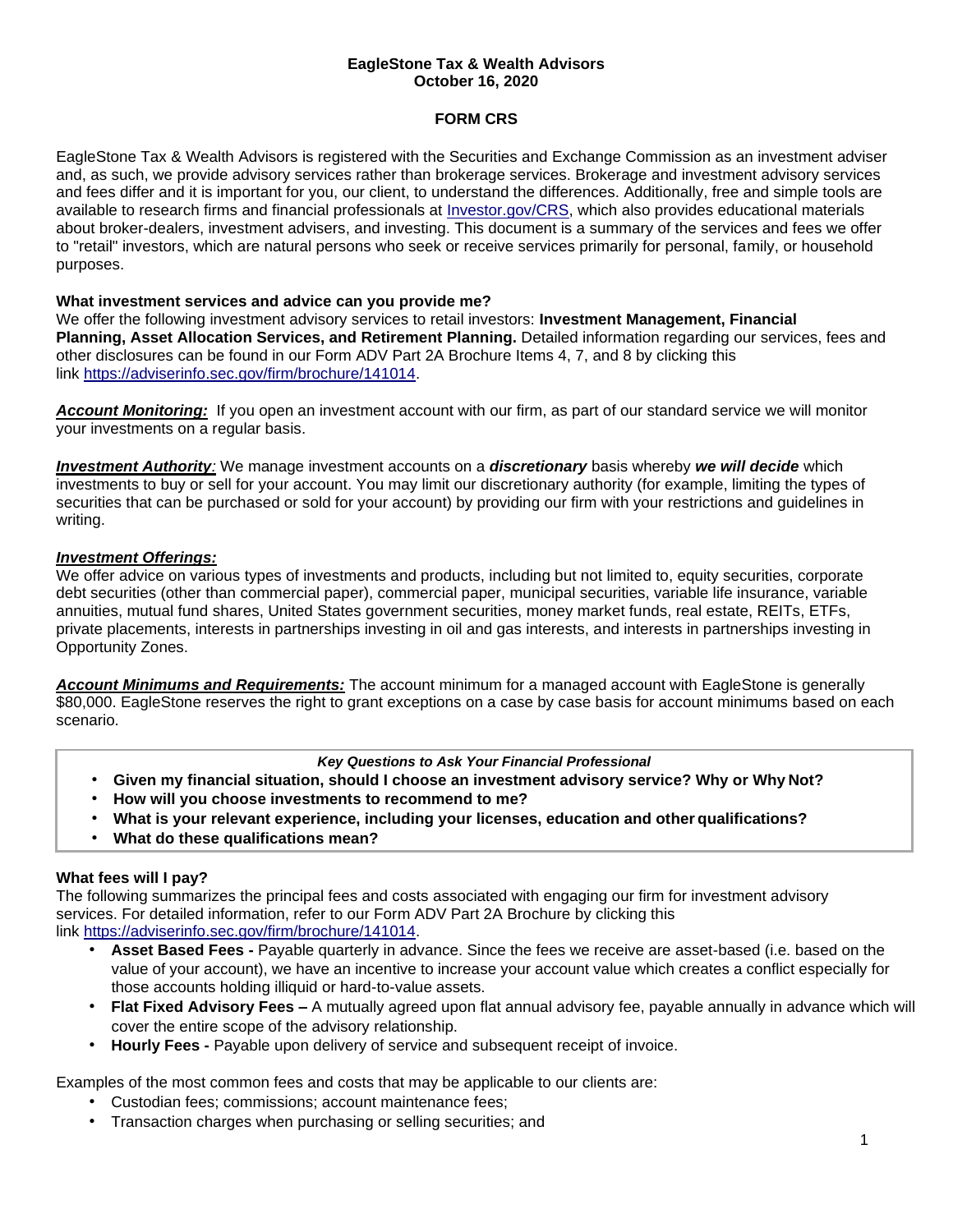• Other product-level fees associated with your investments.